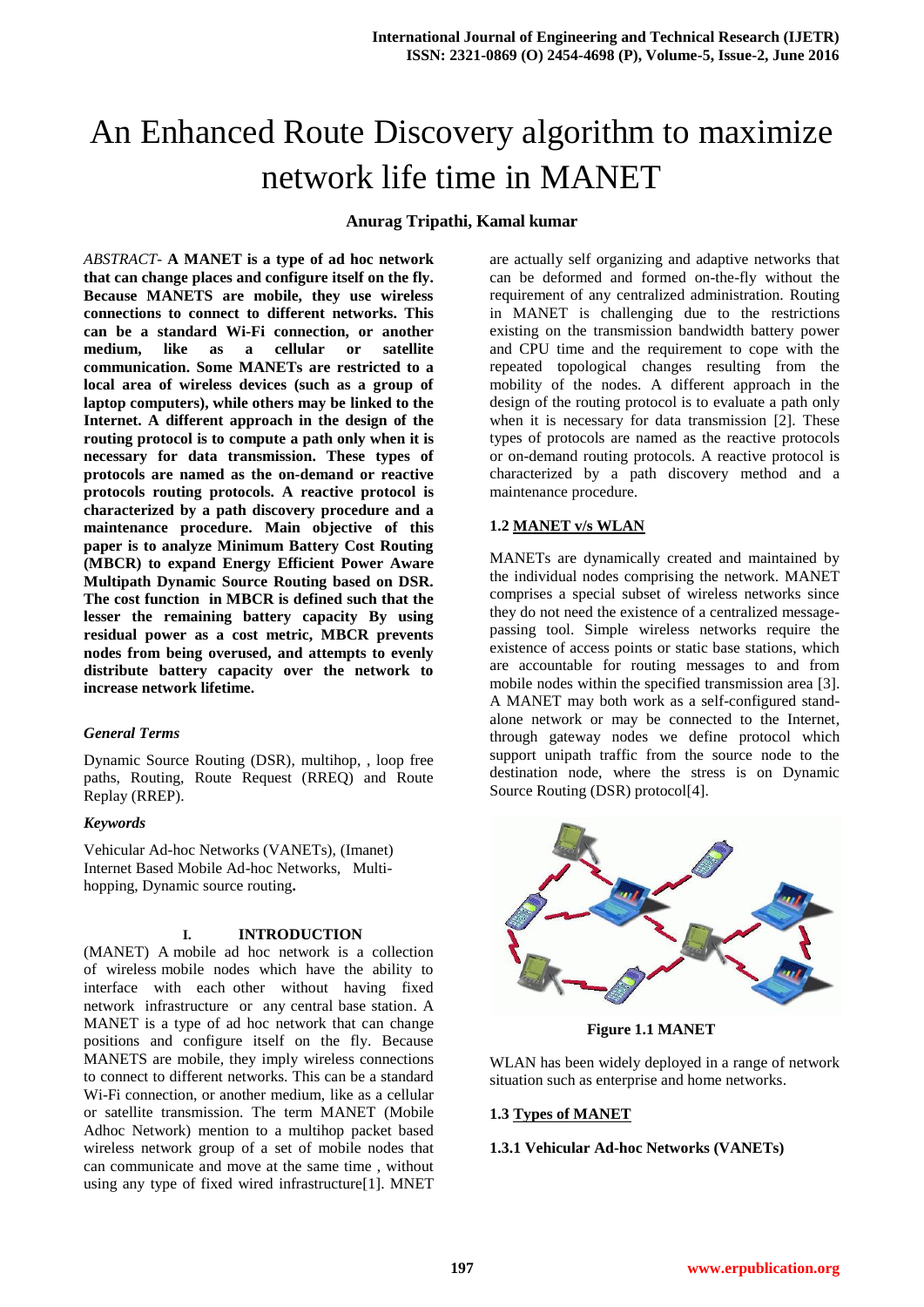Vehicular Ad-hoc Networks (VANETs) are used for communication among vehicles and between vehicles and roadside equipment

# **1.3.2. (InVANETs) Intelligent vehicular ad-hoc networks**

(InVANETs) Intelligent vehicular ad-hoc networks are a kind of artificial intelligence that helps vehicles to function in an intelligent manner during vehicle-tovehicle collisions, accidents, drunken driving etc.

# **1.3.3. (iMANET) Internet Based Mobile Ad-hoc Networks**

Internet Based Mobile Ad-hoc Networks are ad-hoc networks that connect mobile nodes and fixed Internetgateway nodes. In such type of networks normal adhoc routing algorithms don't apply straightly.

# **1.4 Protocol requirements in MANET**

- 1. Self starting and self organizing
- 2. Loop free paths, Multi-hop
- 3. Dynamic topology maintenance
- 4. Low memory-bandwidth consumption
- 5. Scalable to large networks
- 6. Minimal overhead for data transmission[5]

# **1.5 Different types of proposed protocols in MANET**

- 1) Proactive approach
- 2) Reactive approach
- 3) Hybrid approach

# **1) Proactive protocols**

Adaptive system of routing based on the exchange of control packets.

Continuously modify the possible information in the nodes routing tables.

# **2) Reactive protocols**

Do not take responsibility for finding a route.

Try to find out route only on demand by flooding its Query.

# **3) Hybrid protocols**

A composition of proactive and reactive schemes or a derivative of one.

 Optimization of either of two routing technique s[6]



# **Figure 1.2 Hierarchy of MANET routing protocols**

# **1.6 Power Aware**

Ad hoc networks are the autonomous systems consist of mobile nodes that interface with each other using wireless transmission. Here a node can be a laptop, a mobile phone , a PDA or another communication device with some properties that are limited storage capacity, restricted bandwidth and ,limited battery power. An ad hoc network commonly refers to any set of networks where all devices have equal status on a network and are free to link with any other ad hoc network devices in link range[7].



**Figure 1.3 Ad hoc net with four nodes[7]**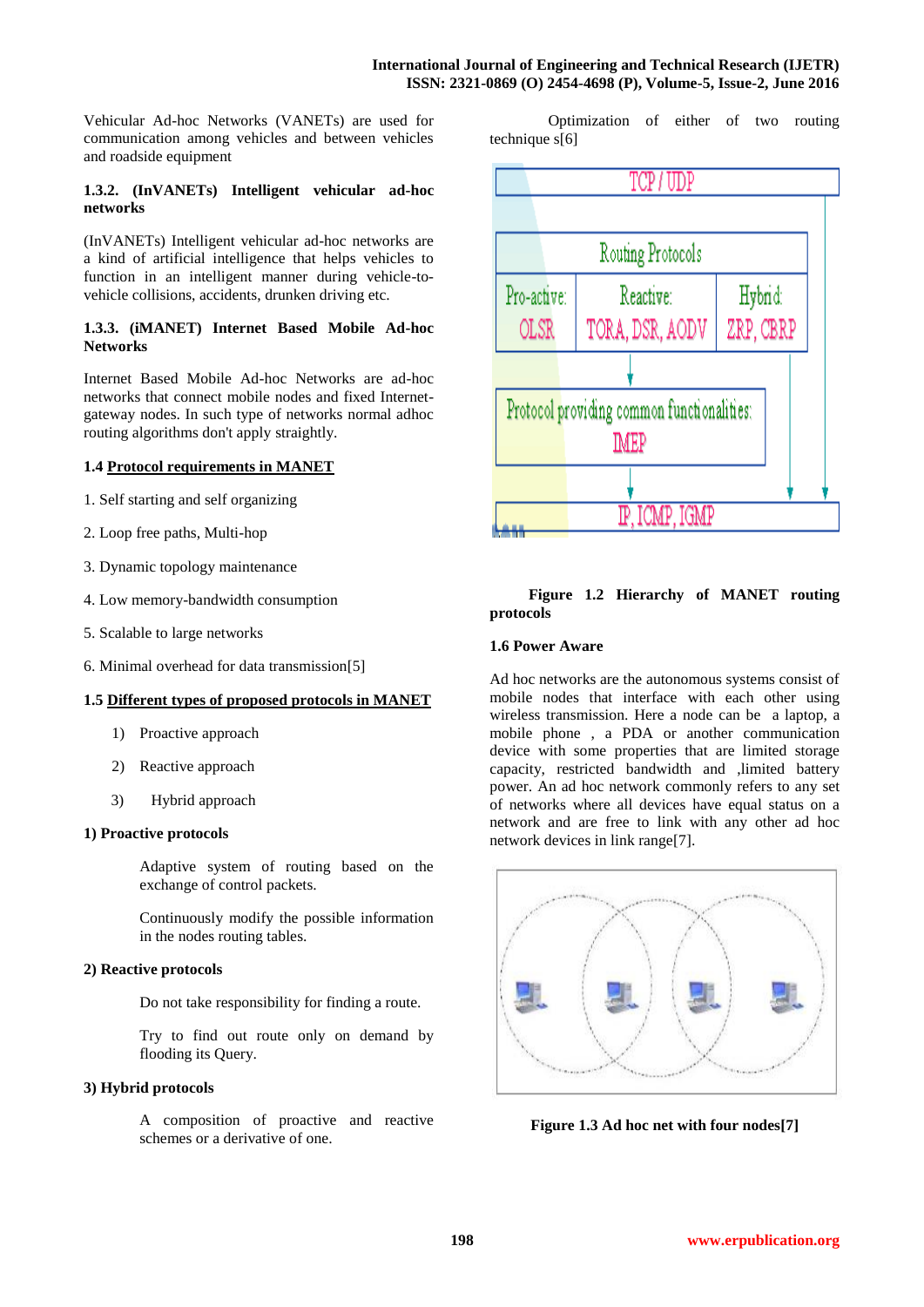# **1.6.1 Multi-hopping:**

Multi-hopping is a method which allows virtual extension of the communication range for each node. This means to say that a node can remit a packet to another node not in its range.



**Figure 1.4 Multi Hoping in Ad hoc network**

# **1.6.2 DYNAMIC SOURCE ROUTING**

Mobile networks have attracted significant attention in recent years because of their improved flexibility and reduced costs. In contrast to wired networks, mobile networks have unique characteristics like frequent network topology changes, different link capacity because of the impacts from transmission power, receiver sensitivity, noise, fading, and interference. Furthermore, wireless mobile networks have a high error rate, power restrictions, and bandwidth limitations [1]. Routing is the method of selecting paths in a network along which network traffic can be sent. [2]. The routing protocols that come under this category do not maintain the network topology information. They obtain the necessary path when required. Hence they do not periodically interchange any routing information. [6]. A. Route discovery Route discovery consists of two sub-procedures: (RREQ) Route Request and Route Replay (RREP). Route discovery is the mechanism by which a node willing to send a packet to a destination node finds a route. Route discovery is used only when a node attempts to send a packet to another node and does not before know a route to that node. [7]

**1.6.2.1 Route maintenance:** Route maintenance is the methodology by which node S is able to detect, if the network topology has changed such that it can no more use its path to D because a link along the route no longer works [8].



**Figure 1.6.4 Route maintenance: node C is unable to forward a packet from S to D**



**Figure 1.5 Energy Aware routing protocols[8]**

#### **II. RELATED WORK**

The research work performed in this field by different researchers is presented as follows:

Palak et al.(2014) mobile ad hoc network is a self organizing temporary network. It contains mobile nodes roaming here and there. Routing in these networks is a challenging job. Various routing protocols have been proposed since the origin of MANETS. DSR is the most popular routing protocol build on source routing. This paper is an study of DSR taking various performance parameters. Effect of these parameters on energy utilization is studied in this paper. Efficient DSR is one which gives best route with minimum energy consumption and maximizes network lifetime.

**Kavita Sharma et al.(2014)** This paper proposed an Energy effective power aware multipath dynamic source routing protocol by modifying one of the most popular routing protocols that is (DSR) Dynamic Source Routing protocol which is not at all concerned about power consumption. The proposed Dynamic source routing-Power Aware routing DSR-PSR uses the initial concept of traditional DSR and implements energy efficient routing through which it not only increases the life time of the network but also increases the overall performance of the networks.

**NANDINI PRASAD K S (2013)** This paper presents a power aware routing protocol designed for wireless sensor networks. The suggested routing protocol is an extended and enhanced version of Dynamic Source Routing protocol. It sums energy awareness to the existing implementation of DSR protocol. Energy metric is considered during route selection process to select an optimal path in terms of overall energy of the nodes along the path, and "low energy notification" method is used during route maintenance process to increase the lifetime of the 'bridge' nodes to avoid network subdividing. The performance of DSR protocol and (EADSR) Energy Aware DSR protocol are compared through NS2 simulation under various scenarios. In all the cases, it is viewed that EADSR protocol out-performs DSR protocol by energy saving in efficient manner.

**Md Shahid Akhter et al.(2013)** In this paper, there are two enhancements proposed in DSR protocol to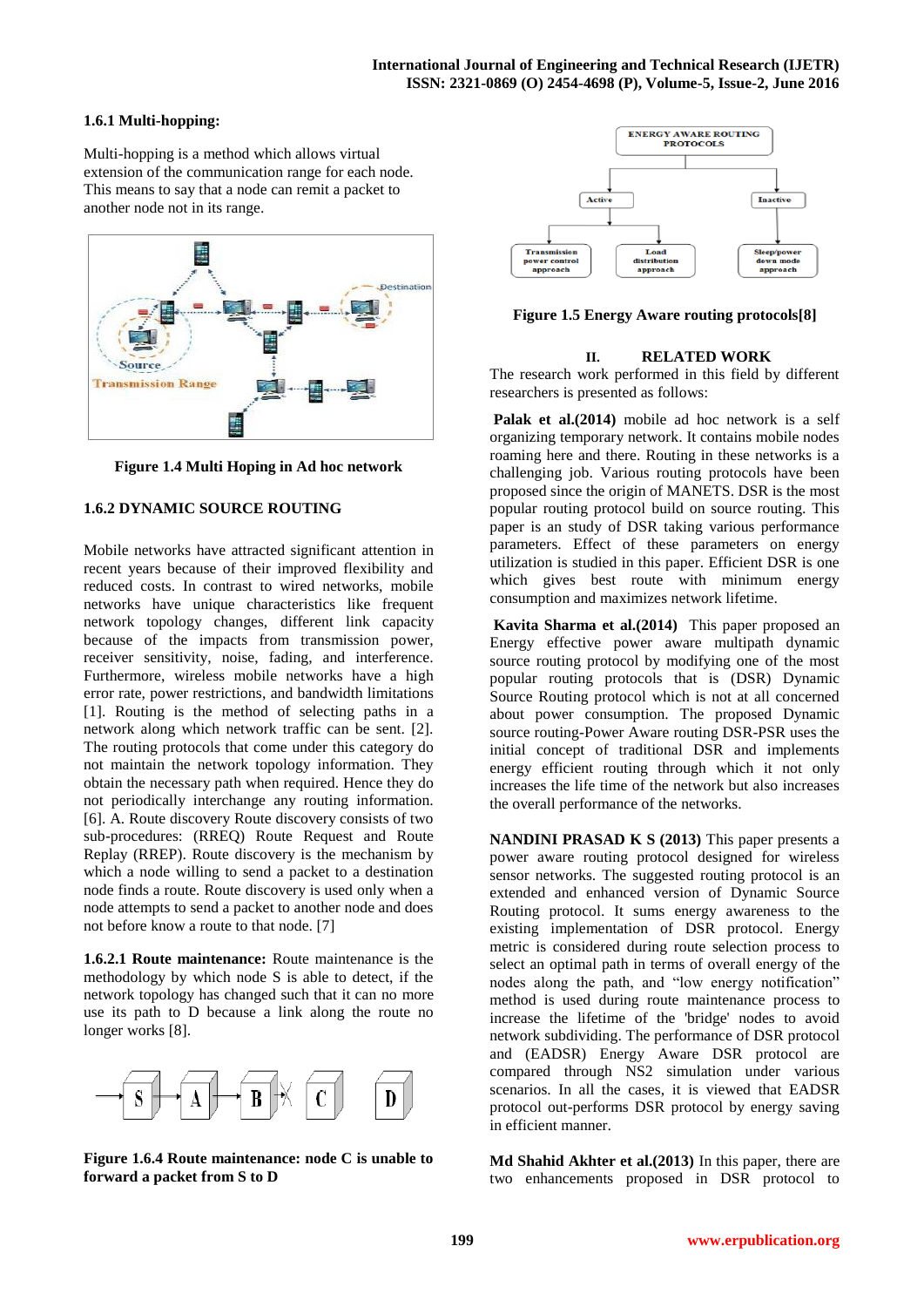maximize the lifetime of MANET. It is simulated in ns2 and the results are found useful. The algorithm of DSR protocol is remould on the basis of initial energies of nodes. Both improvements are done in DSR to save the energy of nodes so that they can function effectively in low power as well. There is remarkable improvement in the performance of DSR and finally the lifetime of MANET increases.

**P.S. Patheja et al.(2012)** Many routing protocols for Ad hoc networks have been proposed so far, the most famous of which are the Dynamic Source Routing Protocols (DSR In the suggested work, the destination will accept at most first three path request packets from the same source for the same communication (i.e. same ID). This gives the source, various paths from source to destination for transmission. It then utilizes all the discovered routes for data transmission. These multiple paths permit load balancing and faster delivery.

**Vinay Rishiwal et al.(2009)** Much research efforts have been dedicated to develop energy aware routing protocols. In this paper we propose an efficient algorithm, which enhances the

network lifetime by minimizing the power consumption during the source to destination route organization. As a case study suggested algorithm has been incorporated along with the path discovery procedure of AODV and by simulation it is observed that suggested algorithm's performance is better as compare to AODV and DSR in terms of different energy related parameters like Total Energy utilization, Node Termination Rate , Average Energy Left Per Alive Node, , and Network Lifetime for different network scenarios.

# **III. PROPOSED WORK**

#### **3.1Problem Formulation**

The complete lifetime of the entire ad hoc network can be increased by improving the power consumption balance among nodes and the connection of the network. In most existing protocols, a mobile node may consume all its energy to participate in the operation without assuming the remaining energy. Some of the problems analyzed from the past study are:

**1. Route discovery -** Route discovery compose of two sub-procedures: Route Request (RREQ) and Route Replay (RREP). Route discovery is the procedure by which a node willing to send a packet to a destination node finds a route. **.**

**2. Route maintenance** - Route maintenance is the procedure by which node S is able to identify, if the network topology has changed such that it can no longer use its path to D because a link besides the route no longer works.

At the time of route discovery, (RREQ) a route request packet broadcasted by the source. The header of the RREQ packet includes <source-id, destination-id, T\_B\_S (Total Battery Status), WNs (number of weak nodes) and Node IDs. a) Calculation of Total Battery Status (*T\_B\_S)*

b) Route Maintenance Phase

# **3.2 Proposed Work**

Main objective of this paper is to analyze Minimum Battery Cost Routing (MBCR) to develop Energy Efficient Power Aware Multipath Dynamic Source Routing based on DSR.

1. To propose a new route discovery algorithm that assumes the remaining energy for each node and uses a cost function to choose the best power saving route.

2. To suggest a new route maintenance algorithm that deals with the broken routes due to the nodal energy depletion and node mobility.

#### **IV. RESULTS AND ANALYSIS 4.1 Simulation Flow**

There are five states or steps of modeling the desired system represented by each rectangular box above. The horizontal arrows depict the actions to be taken in order to move from a state to another, while the bent dashed arrows represent where the validation, verification and credibility concepts are prominently established.



# **Figure 4.1 - A valid, credible and appropriate simulation model workflow**

# **4.2 Simulation Model**

Our simulation model was carried out using the NS2 network simulator. NS is an event driven network simulator program, invented at the University of California Berkley, which includes many network objects like as protocols, applications and traffic source behavior. The NS is a part of software of the VINT project that is supported by DARPA since 1995.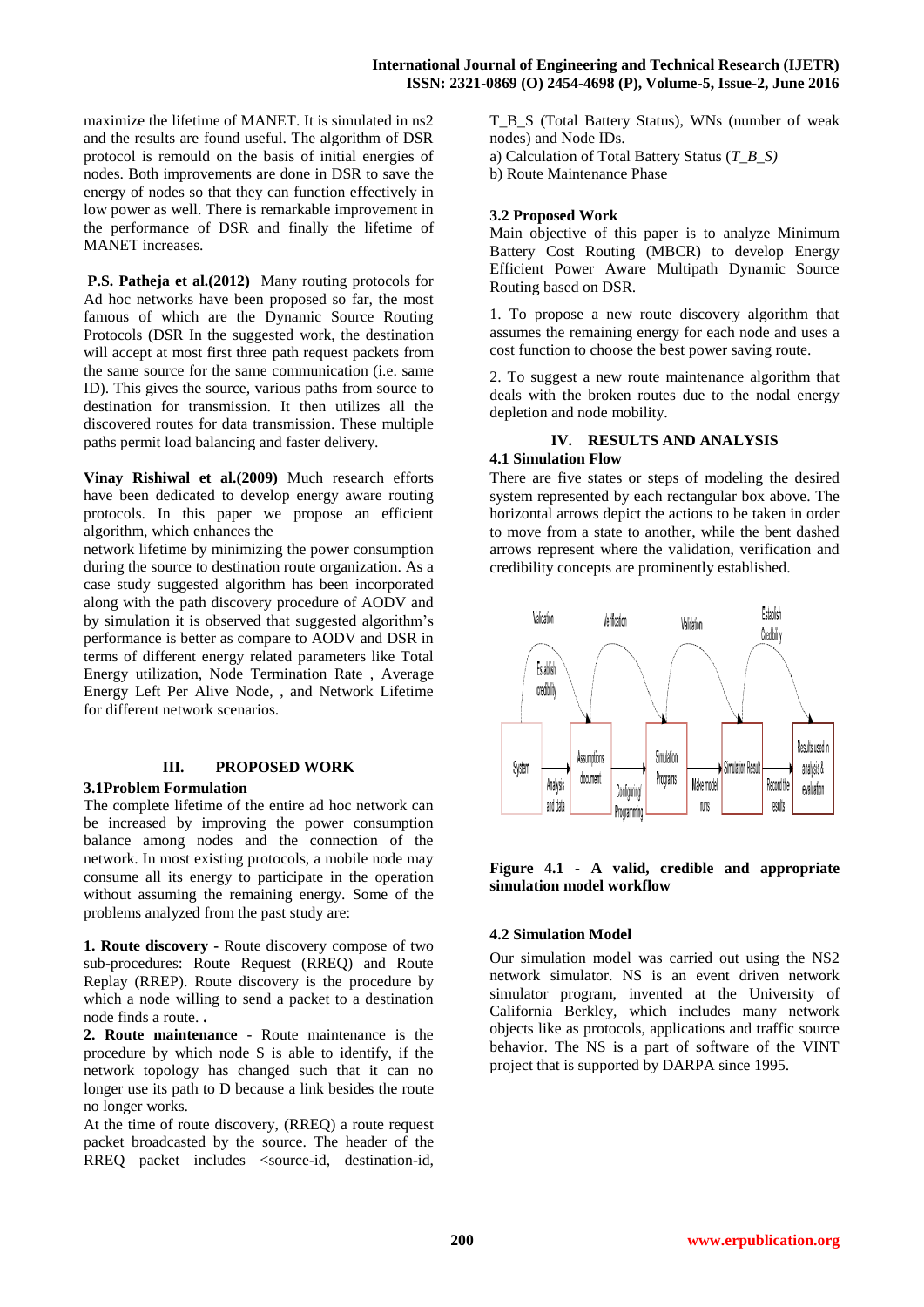

**Figure 4.2 NS-2 Schemas**

At the simulation layer NS uses OTcl (Object oriented Tool Command Language) programming language to explain user simulation scripts. As shown in Figure 5.2 an OTcl script written by a user is explained by NS. While OTcl script is being interpreted, NS creates two main analysis reports concurrently. One of them is NAM (Network Animator) object that presents the visual animation of the simulation. The other is the trace object that contains the behavior of all objects in the simulation. Both of them are created as a file by NS.

# **4.2.1 Tcl Language in NS**

TCL is a powerful interpreted programming language. NS-2 simulator is used for performance evaluation. The network is a collection of 50 nodes deployed on square area of 1500mx1500m. transmission range of each node is 250 m. The medium access control (MAC) protocol based on IEEE 802.11 with 2 Megabits per second raw capacity. For radio propagation model, a two-ray ground reflection pattern is used. In all simulations, we will use the RWP (Random waypoint) mobility model. Each node moves with a maximum speed randomly selects from the interval [5 m/s, 15 m/s]. The duration of every simulation is 0-1200 seconds, executed with different mobility scenarios characterised by different pause times.

Communication between nodes is designed by CBR (Constant Bit Rate) traffic over UDP. A source generates with a rate of five packets per second ,packets of 512 bytes. A total of 8 connections were generated. They start at a time randomly selects from the interval [0s, 100s] and still active till the end of simulation.

As the remaining energy level of a node minimizes, the link cost of the node increases. This stresses new routing decisions in the network by invalidating its own cache entries to different destinations. However, if a path was recently added to the cache table, the node will not force (route finding step) a new decision unless the node's remaining energy is depleted by a certain normalized amount due to messages passing through that path.

The key parameter of study is the network lifetime. We vary the various parameters and study their reaction on this metric. The network lifetime can be defined in many ways:

1. It may be defined as the time taken for % of the nodes in a network to die.

2. It might be the time taken for the first node to expire.

3. It can also be the time for all nodes in the network to die.

For analysis the first & third definition is adopted. Network lifetime of DSR and DSR-PSR are compared.

| $\overline{+}$ |                        |                                       |                                 |
|----------------|------------------------|---------------------------------------|---------------------------------|
|                | <b>Simulation Time</b> | Number of dead nodes in<br><b>DSR</b> | Number of dead nodes in DSR-PSR |
|                |                        |                                       |                                 |
|                | 50                     |                                       |                                 |
|                | 100                    |                                       |                                 |
|                | 150                    | 10                                    |                                 |
|                | 200                    | 14                                    |                                 |
|                | 250                    | 17                                    |                                 |
|                | 300                    | 20                                    |                                 |
|                | 350                    | 23                                    |                                 |

**Table 4.1 First dead nodes with simulation time**

In the table 4.1 there is a comparison between the number of dead nodes in the simple DSR and the modified DSR. Table 4.1 depicts that at simulation time 50 the number of dead nodes in simple DSR is 3 whereas the number of dead nodes in modified DSR is only 1. Later on as the simulation time increases the number of dead nodes in simple DSR is more compared to the number of dead nodes in modified DSR



**Figure 4.3 Graph for dead nodes with simulation time** 

The figure 4.3 depicts the graphical view of comparing of number of dead nodes between the old i.e simple DSR and the modified DSR-PSR.